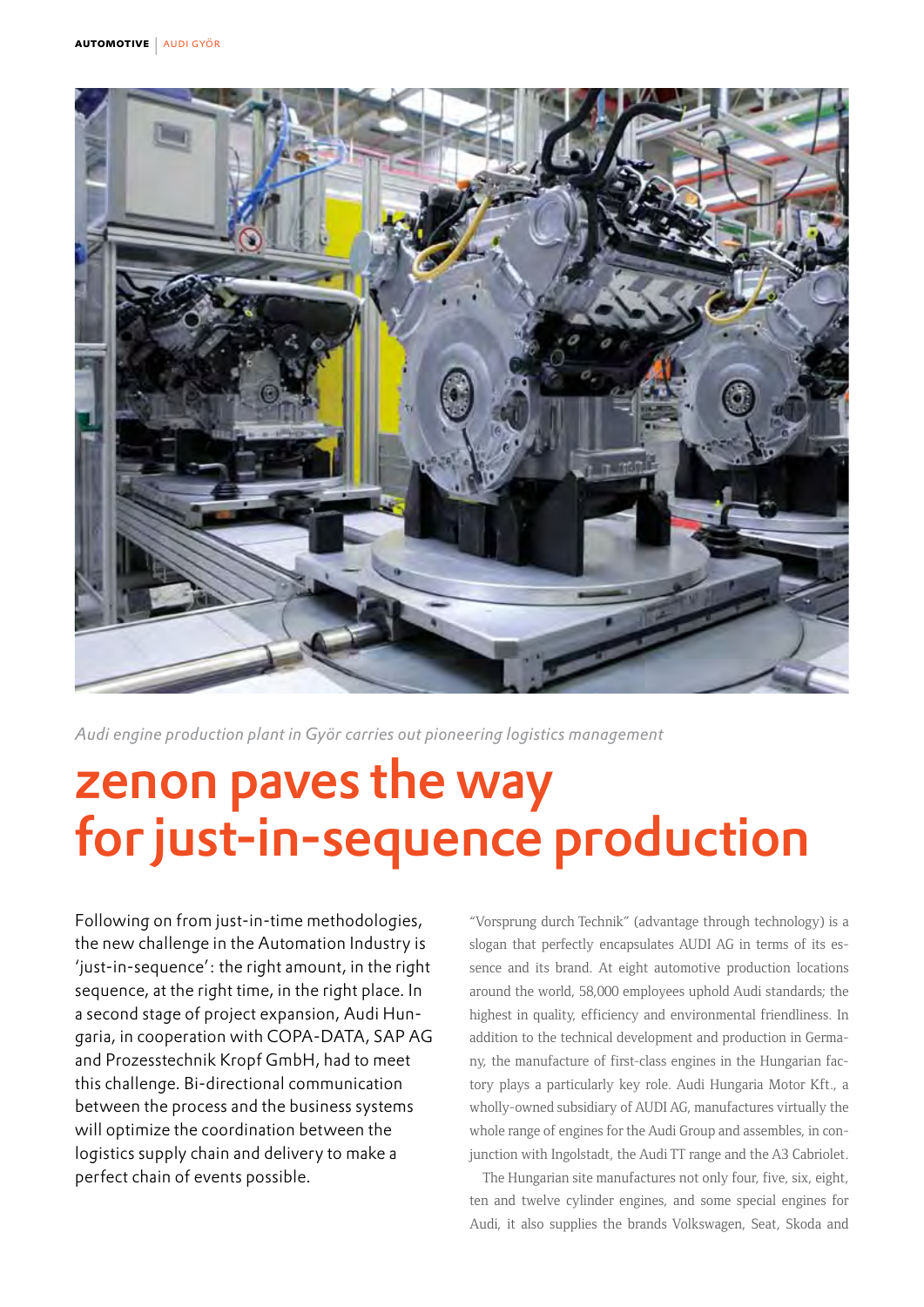| <b>Atmeno</b>                          |  | <b>Puffer 4</b>                          |                           |  | <b>Puffer 5</b> |     |      |  |     | <b>Puffer 6</b>                      |     |  |  |                                  |  |
|----------------------------------------|--|------------------------------------------|---------------------------|--|-----------------|-----|------|--|-----|--------------------------------------|-----|--|--|----------------------------------|--|
| Sorte: Zusatzialo Norrelatz # 18       |  | ry. Serts Zusatzinto Reportable P.18 au. |                           |  |                 |     |      |  |     | Serte Zusätzlink-laperplatz P.16 per |     |  |  | Serte Zatatzinio laperplatz P.Id |  |
| 1.6441 SX                              |  | <b>LB659 SX</b>                          |                           |  |                 | ٤   |      |  |     |                                      | 8   |  |  |                                  |  |
| 203371<br>2.8427 SN                    |  | 2 6659 SX                                |                           |  |                 | z   |      |  |     |                                      | ı   |  |  |                                  |  |
| <b>18427 SN</b><br>203354              |  | 1.6659 SX                                |                           |  |                 | ä.  |      |  |     |                                      | ä,  |  |  |                                  |  |
| LB477 SX                               |  | 4.6441 SX                                |                           |  |                 | ×.  |      |  |     |                                      | đ,  |  |  |                                  |  |
| <b>B477 SX</b>                         |  | <b>5655 SX</b>                           |                           |  |                 | s   |      |  |     |                                      | à.  |  |  |                                  |  |
| 6.62935                                |  | $-6655$ \$X                              |                           |  |                 | ó.  |      |  |     |                                      | ŧ,  |  |  |                                  |  |
| 7-6293 sX                              |  | <b>6655 SX</b>                           |                           |  | z,              |     |      |  | 'n. |                                      |     |  |  |                                  |  |
| $-6293 sX$                             |  | $*56555X$                                |                           |  |                 | ٠   |      |  |     |                                      | a,  |  |  |                                  |  |
| $8293$ SX                              |  | $*66555x$                                |                           |  | u               |     |      |  |     | ų,                                   |     |  |  |                                  |  |
| 106293 SX                              |  | 106655 SX                                |                           |  |                 | ao. |      |  |     |                                      | 1H) |  |  |                                  |  |
| 6441<br>2<br>8427<br>ï<br>8477<br>6293 |  | <b>State</b><br>6639<br>5441<br>8455     | ×<br>$\overline{\bullet}$ |  | <b>THAT</b>     |     | 0427 |  |     |                                      |     |  |  |                                  |  |

*Display for staplers : Display of information for the series engines conveyor equipment buffered section(\$X), including data on the type. For 'Perlenkette' engines(\$N), the palette ID is also shown.*

Lamborghini. Five days a week an average of 6,500 engines are produced each day in Györ: a total of 1,383,909 engines in 2009. The engine manufacture, engine testing and assembly are supported by modern conveyor technology and the efficient optimization of transport management.

## step by step to reduced throughput time

The Audi factory in Györ started to optimize the 5 km long conveyor system incrementally, using zenon, in 2005. Since then, zenon has enabled visualization of all status and user operation at a central location. Processes can be traced by recording important data such as palette number, engine number (serial number), engine type and storage movement (the loading point and discharge side) which gives a better overview of the entire plant. The idea of creating a bridge between the SAP ERP system and the process control system was considered right from the beginning of the project. The particular advantage of this would be a smooth exchange of data and, thus, optimum coordination of transport management. However, the system in use before zenon did not cover these requirements satisfactorily. Because zenon was already successfully in use at Audi in Germany, and because it met all Audi's system requirements, the Project Managers in Györ also decided to use the COPA-DATA software.

In cooperation with the system integrator, Prozesstechnik Kropf, and the software developers at COPA-DATA, the conveyor equipment was optimized to modern automation standards. Dennis Jährlich, who has been in charge of system configuration at Prozesstechnik Kropf GmbH at the Györ site since the start of the venture explains: "The main focus of the project was to deliver complete visualization of the conveyor equipment. A project structure with a clear overview should ensure more transparency and traceability. Additional key requirements were: a high degree of system stability, reliable alarm management, consistency, redundancy, the possibility to switch languages and effective user administration. All these requirements have now been successfully delivered for the facility."

#### exploit potential synergies

The intralogistics were at their limit, despite the fact that the conveyor system was equipped with additional memory and automatic sorting mechanisms and the visualization had ensured all transport routes were traceable down to the smallest detail. "Due to the lack of communication between zenon and the SAP system, we could not sufficiently coordinate the logistics supply chain with the actual delivery. It was impossible to prepare the engines in precisely the right numbers and types that our end users required. Strictly speaking, we were producing more engines than were needed," explains Balasz Balogh, responsible for engine handling at Audi Györ.

Despite interim buffering in the feed line memory and the circulation memory, and a system of roughly sorting according to type, the engines had to be manually sorted at the different discharge points, rearranged and then returned to interim storage. The engines were held at this interim stage until their actual outbound delivery, which involved an enormous expenditure of time and cost, which Audi Györ was no longer prepared to accept. In addition, there was a problem with space: "With the production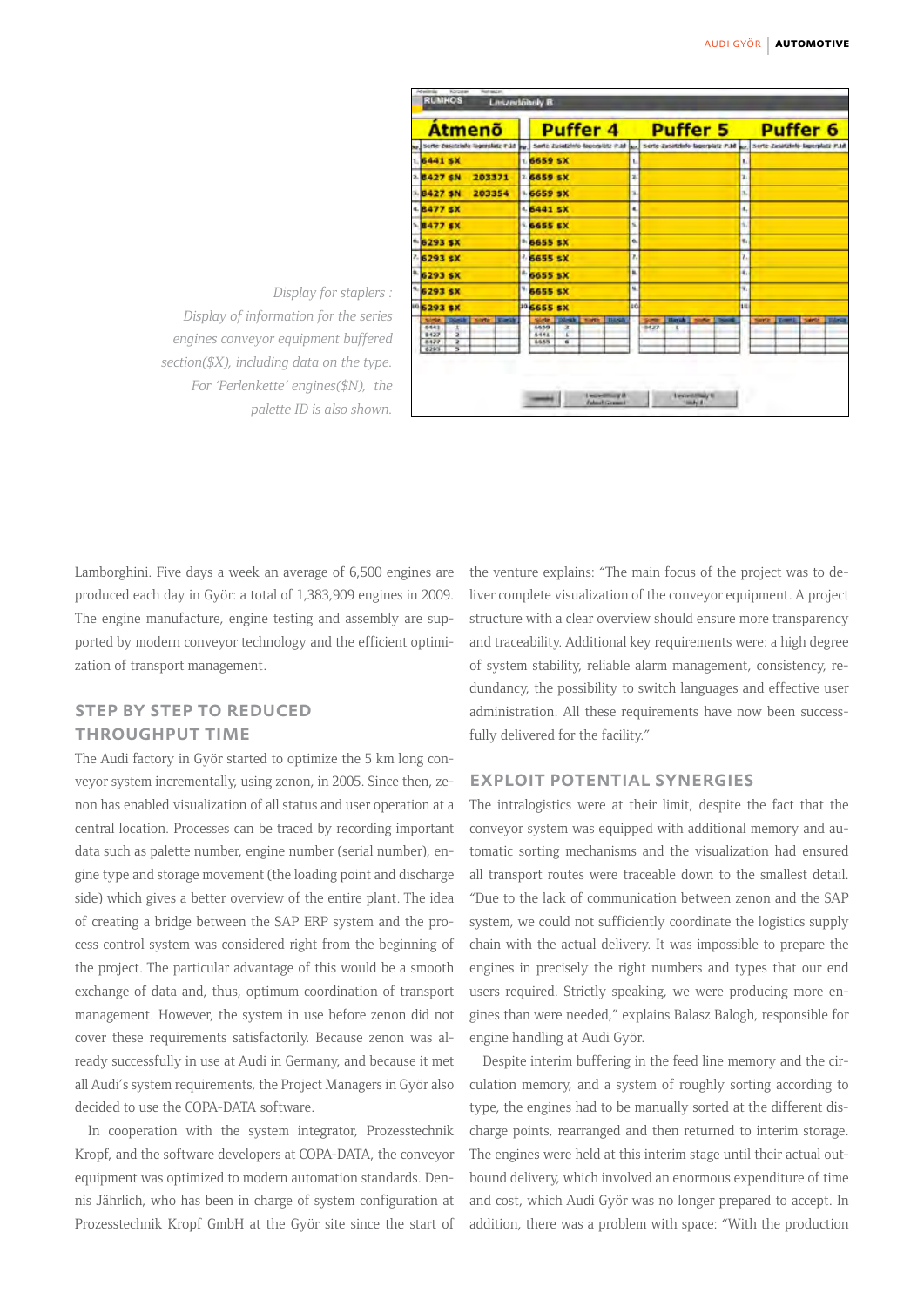

of approximately 350 different types of engine here at Györ, you can imagine how much space was required for interim storage. Space that even a factory as large as Audi Györ cannot provide on an ongoing basis", adds Balogh. A connection between zenon and the SAP ERP software had to be implemented as soon as possible.

#### bi-directional communication

With the implementation of zenon 6.50 at the Györ site, the zenon SAP interface was also embedded into the existing infrastructure. zenon addresses a function module in SAP ERP especially created for Audi Györ by means of an Remote Function Call (RFC) interface to which certain pre-defined data is transferred. This data transfer is based in three basic stages.

In the first stage, information about the sequencing is transferred. This means that, when the engines arrive at the discharge point, zenon reports the properties of each engine to the SAP ERP system. In the second stage, data regarding stock movements of the engines is exchanged. When the data from zenon arrives at the SAP system, the storage transfer process is complete. This means that the engines are now treated as "in storage". As a result of this, the number of engines in between the production and storage bays is evident. In the third stage, the data from the SAP ERP system is visualized in zenon. If an engine that is intended for sequence production runs through the conveyor equipment, a request is sent to the SAP ERP. After this, it is prioritized for dispatch to the customer in the SAP system and zenon receives additional information from the SAP system: storage location, chassis number, palette ID, item number on the palette, type of hanger.

This data is then displayed in the discharge space at the discharge point, which gives the shop floor workers the necessary instructions about the delivery specifications for that engine.

### just-in-sequence – the perfect chain of events

One of the prerequisites for this process is for the customer to send orders from their ordering system direct to Audi Györ in advance. From there, they are then entered into the central SAP ERP module and edited for exchange with zenon. It is, therefore, possible for Audi's intralogisitics to handle the engines in the exact sequence requested by the end user - ready for them to pick up. This process, called 'Perlenkette' (sequence control) at Audi is driven purely by the end customers, i.e. automobile manufacturers. Because of this, Audi Györ is reliant on its customers sending their orders. In addition to the end users commitment to send the sequences, just-in-sequence deliveries require just-in-sequence production at the automobile manufacturer. With the SAP interface from zenon, new potential has been opened up and the way paved for just-in-sequence production. In an ideal situation, the whole process will also involve manufacturing; so that all processes - from the creation of the engine to its installation in the car – are optimally sequenced for each other. Audi Györ's Project Managers are approaching this ideal step by step.

#### FROM 0 TO 60 IN REAL TIME

The operators at Audi Györ can trace which motor is where and when it is there, at any time using zenon. In addition, the